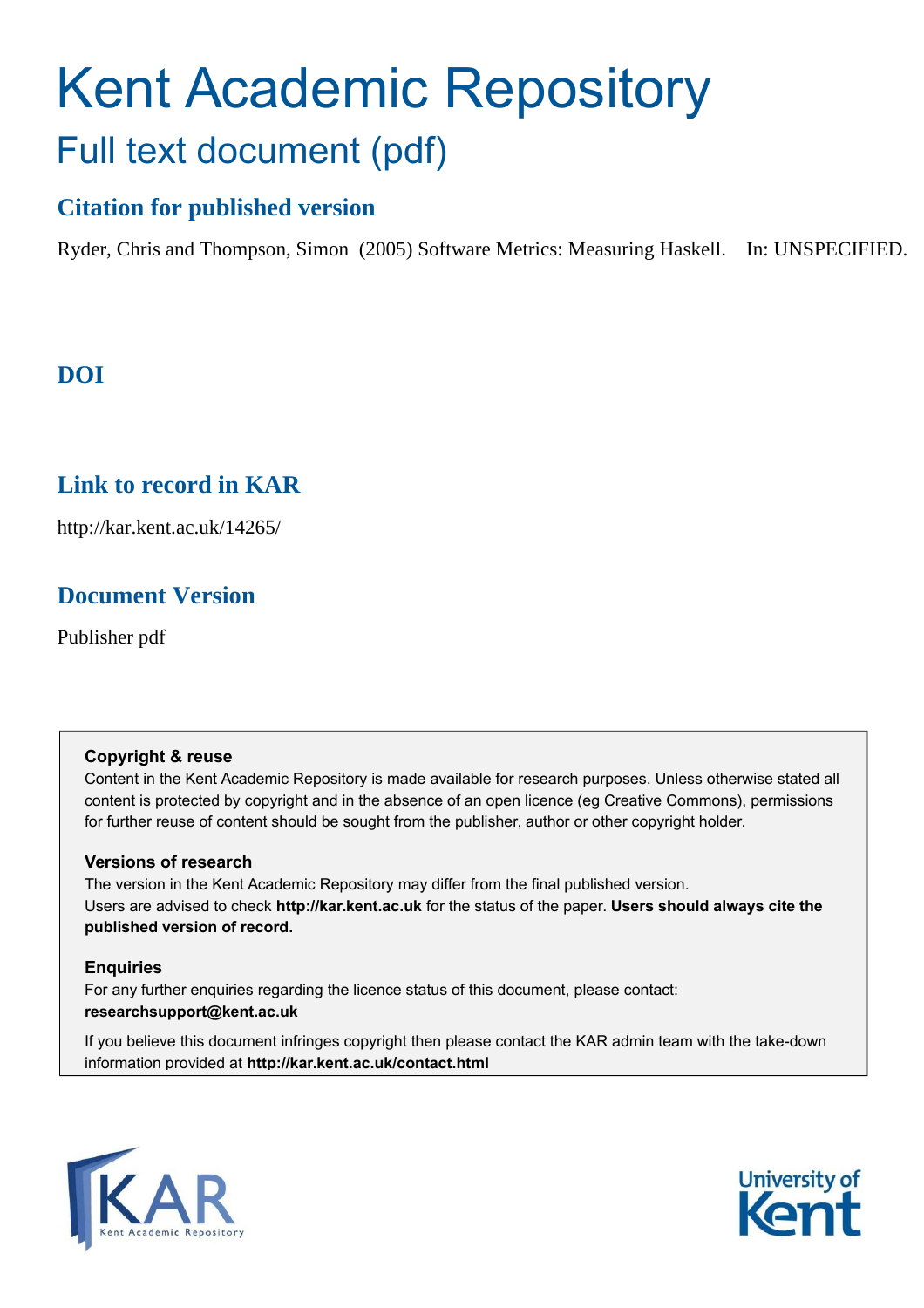### **Chapter 1**

## **Software Metrics: Measuring Haskell**

Chris Ryder<sup>1</sup>, Simon Thompson<sup>1</sup>

*Abstract:* Software metrics have been used in software engineering as a mechanism for assessing code quality and for targeting software development activities, such as testing or refactoring, at areas of a program that will most benefit from them. Haskell [PJ03] has many tools for software engineering, such as testing, debugging and refactoring tools, but software metrics have been neglected.

This paper identifies a collection of software metrics for use with Haskell programs. These metrics are subjected to statistical analysis to assess the correlation between their values and the number of bug fixing changes occurring during the development of two case study programs. In addition, the relationships between the metrics are also explored, showing how combinations of metrics can be used to improve their accuracy.

#### **1.1 INTRODUCTION**

Currently, most software engineering research for functional programs is focused on tracing and observation techniques, although recent work by Li and others [LRT03] has also looked at refactoring for functional programs. Such work is a valuable addition to the field, but can be hard to effectively apply to large programs because of the difficulty of choosing appropriate application points.

In order to make effective use of such techniques it is typically necessary to concentrate their application into areas of a program most likely to contain bugs. However, the task of selecting such areas is often left to human intuition. Imperative and object oriented languages have used *software measurement* (also known as *software metrics*) to aid this task [GKMS00, Hal77, FP98], and so this work examines the applicability of metrics to functional programs written in Haskell.

<sup>&</sup>lt;sup>1</sup>Computing Laboratory, University Of Kent, Canterbury, Kent, CT2 7NF, UK; Email: C.Ryder@kent.ac.uk, S.J.Thompson@kent.ac.uk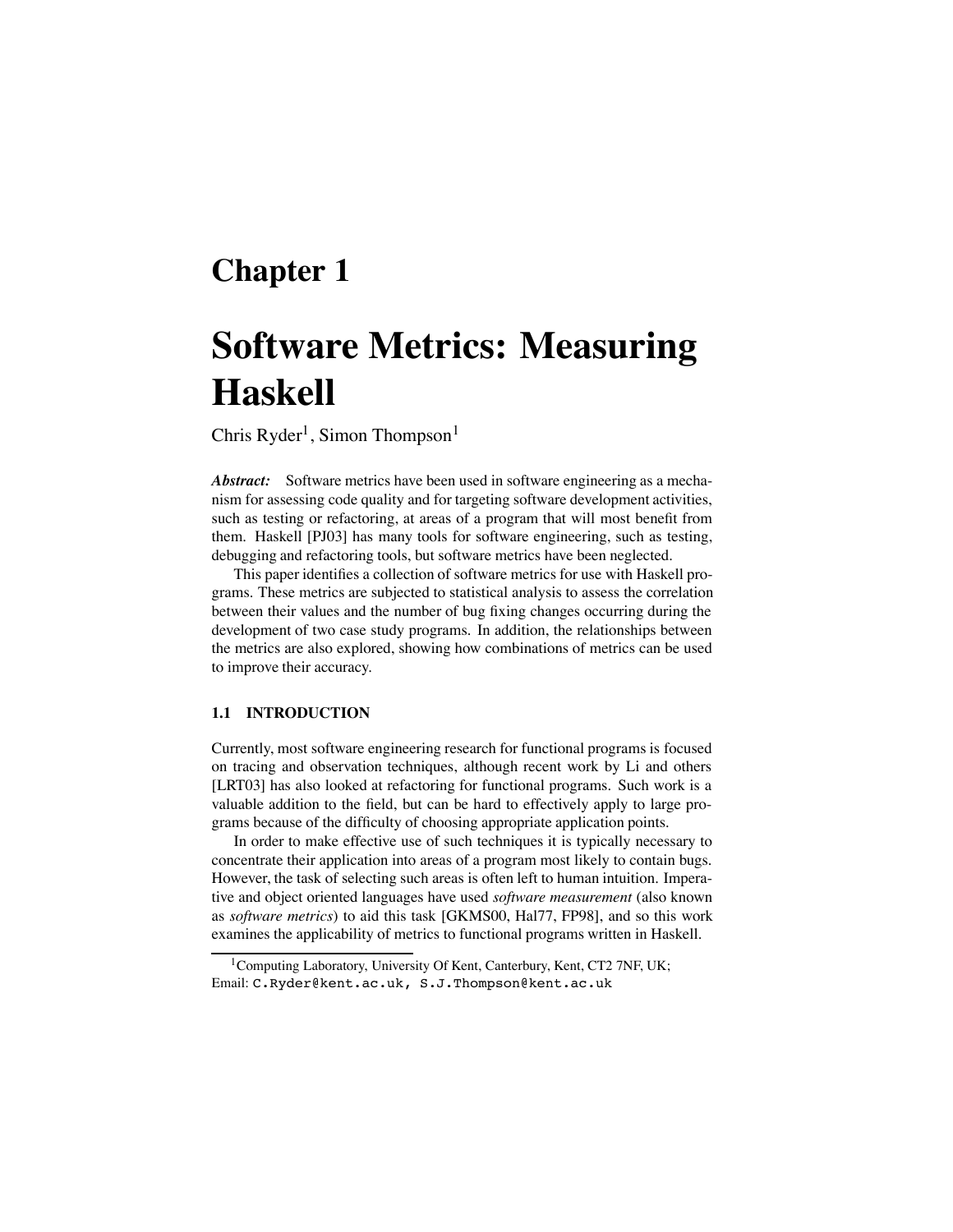#### **1.1.1 Prior Work**

Software metrics have been an active area of research since the early 70's so there is a large body of prior work for OO and imperative languages, such as that by Fenton, Pfleeger and Melton [FP98, Mel96]. Some of the early work attracted criticism for its lack of validation, but in recent years this has been addressed, for instance by Briand and his co-workers [BEEM95]. Barnes and Hopkins [BH00] addressed the issue of validation by examining the correlation between metric values and the number of bug fixes over a programs development lifetime.

Surprisingly, there is little work exploring metrics for functional languages. One of the few pieces is a thesis by Van Den Berg [VdB95] which examines the use of metrics to compare the quality of software written in Miranda<sup>2</sup> with that written in Pascal. However, little consensus was found among programmers on how to rate the quality of Miranda programs, so it is not discussed further here.

#### **1.1.2 Motivation**

The motivation for investigating software metrics for functional programming languages comes from three common software engineering tasks, software testing, code reviews and refactoring.

Currently, these tasks rely on either human intuition, e.g. to decide which refactoring to apply to a function, or brute force, e.g. by reviewing every function. Each of these tasks can be helped by using software metrics to concentrate programmer's effort on areas of the program where most benefit is likely to be gained. For instance, functions which exhibit high metric values might be tested more rigorously, may be subject to an in-depth code review, or may be refactored to reduce their complexity. Conversely, functions which exhibit low metric values may not require as much testing, reviewing or refactoring. Targeting programmer effort using metrics in this manner can improve the quality of software by making more efficient use of programmer's time and skills.

In many ways metrics are analogous to compiler warnings. They indicate unusual features in the code, but there may be legitimate reasons for those features. Like warnings, metrics give a hint that part of the code may need to be inspected.

#### **1.1.3 Overview of this paper**

The remainder of this paper is divided into the following sections: Section 1.2 introduces a selection of metrics that can be used with Haskell. Section 1.3 describes the way in which we attempt to validate the metrics. Section 1.4 presents the results from the validation of the metrics. Section 1.5 presents the conclusions we draw from this work.

<sup>&</sup>lt;sup>2</sup>Miranda is a trademark of Research Software Ltd.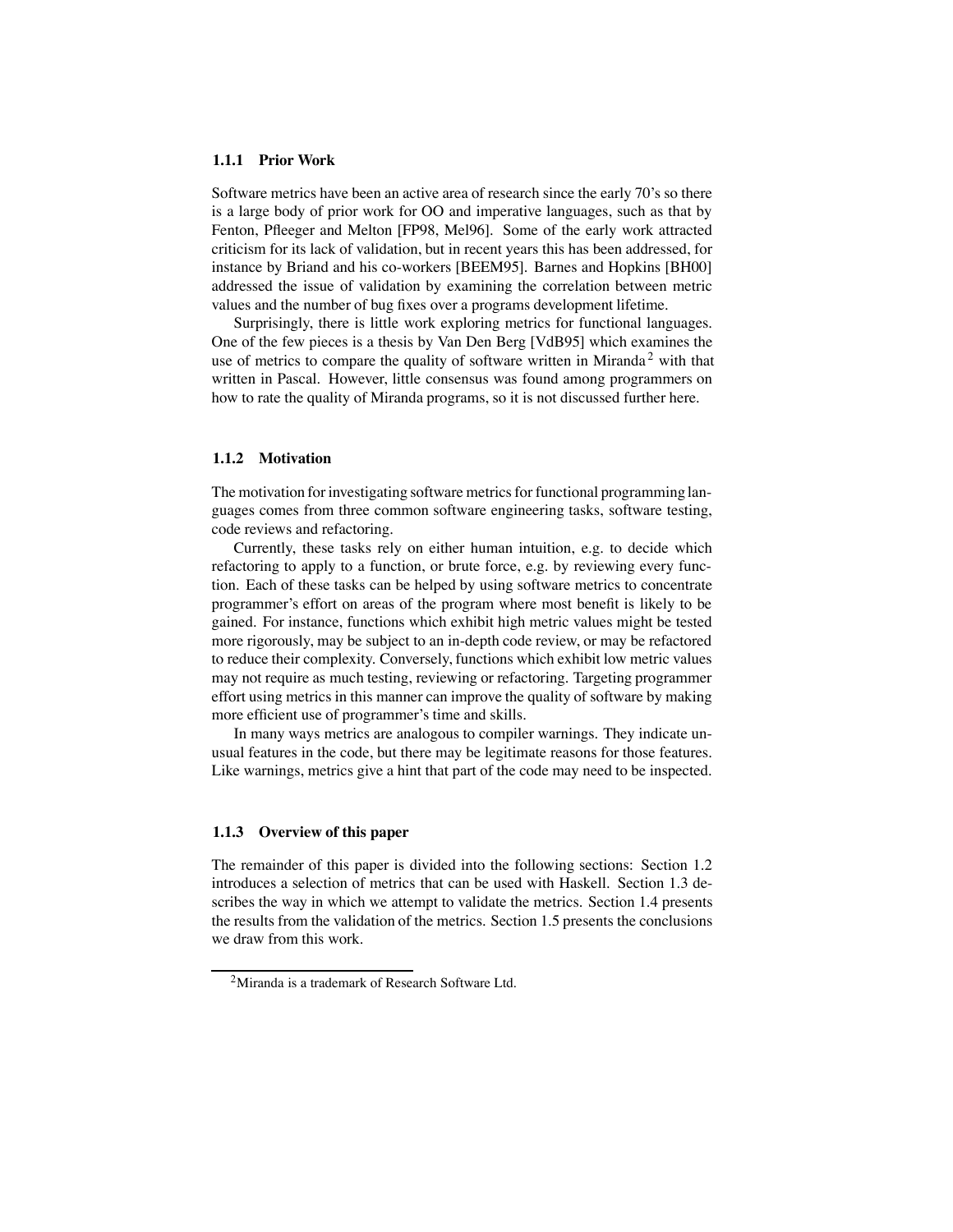#### **1.2 WHAT CAN BE MEASURED**

There is a large body of work describing metrics for imperative languages. Some of those metrics, such as *pathcount* which counts the number of execution paths through a function, may directly translate to Haskell. Other features of Haskell, such as pattern matching, may not be considered by imperative metrics so it is necessary to devise metrics for such features.

At the time this project was started we were unable to implement type-based metrics, such as measuring the complexity of a function's type, because we were unable to find a stand-alone implementation of the Haskell type system. Therefore the metrics presented here are a first step in assessing metrics for Haskell. Recently, the Glasgow Haskell Compiler (GHC) [MPJ04] has begun to provide a programming interface to its internal components, such as its type checker. This allows type-based metrics to be implemented, which we hope to pursue in future.

In the remainder of this section we present a selection of the Haskell metrics we analysed and discuss their relationship to imperative or OO metrics.

#### **1.2.1 Patterns**

Because patterns are widely used in Haskell programs it is interesting to investigate how they affect the complexity of a program. To do this it is necessary to consider which attributes of patterns might be measured, and how these attributes might affect the complexity. We discuss these case by case now:-

- *Pattern size* (*PSIZ*). There are many ways one might choose to measure the size of a pattern, but the simplest is to count the number of components in the abstract syntax tree of the pattern. The assumption is that as patterns increase in size they become more complex.
- *Number of pattern variables* (*NPVS*). Patterns often introduce variables into scope. One way in which this might affect complexity is by increasing the number of identifiers a programmer must know about in order to comprehend the code. Studies [Boe81, McC92, FH79] have shown that at least 50% of the effort of modifying a program is in comprehending the code being changed.
- *Number of overridden pattern variables* or *Number of overriding pattern variables*. Variables introduced in patterns may override existing identifiers, or be overridden by those in a where clause for instance. Overriding identifiers can be confusing and can lead to unintended program behaviour, particularly if the compiler is unable to indicate the conflict because the identifiers have the same type. Therefore one hypothesis is that high numbers of variables involved in overriding may indicate potential points of error.
- *Number of constructors* (*PATC*). Patterns are often used when manipulating algebraic data types by using the constructors of the data type in the pattern. Like NPVS, the hypothesis is that the higher the number of constructors in a pattern the more information a programmer needs to consider to understand it.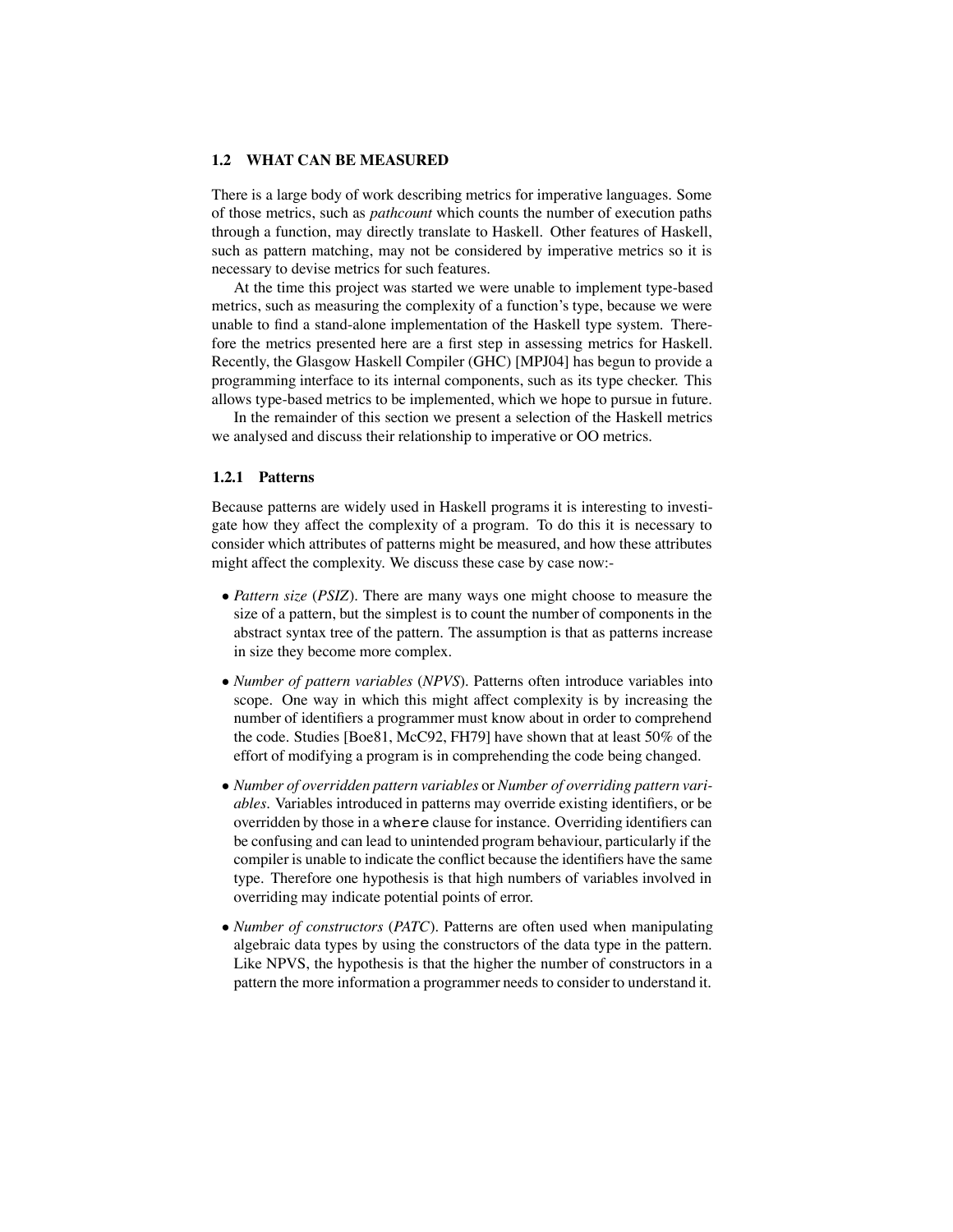

**FIGURE 1.1. Measuring distance by the number of declarations brought into scope for the function** foo**.**

- *Number of wildcards* (*WILD*). When initially considering patterns it was suggested that wildcards should be ignored because they state that the item they are matching is of no interest. However, wildcards convey information about the structure of items in the pattern, e.g. the position of constructor arguments. Therefore it was decided that we should measure WILD to clarify their effect.
- *Depth of nesting*. Patterns are frequently nested, which can lead to complicated patterns. When measuring the depth of nesting one must consider how to measure the depth in patterns such as  $[(a,b), (c,d)]$ , which contain more than one nested pattern. This study uses two ways, *Sum of the depth of nesting* (*SPDP*) and *Maximum depth of nesting*, however the sum method may also be measuring the size of the pattern.

#### **1.2.2 Distance**

In all but the most trivial program there will be several declarations which will interact. The interactions between declarations are often described by *def-use* pairs [RW85]. For instance, the def-use pair  $(a, b)$  indicates that *b* uses the declaration *a*. Metrics that use def-use pairs are most often concerned with the testability of programs, because def-use pairs indicate interactions that might require testing.

When one considers a def-use pair, there will inevitably be a distance between the location of the use and the declaration in the source code. One hypothesis is that the larger the distance, the greater the probability that an error will occur in the way that declaration is used. Distance may be measured in a number of ways:

- *Number of new scopes*. One way to measure the distance between the use and declaration of an identifier is by how many new scopes have been introduced between the two points. This gives a "conceptual" distance which may indicate how complex the name-space is at that use. This leads to a hypothesis that a more complex name-space may make it harder to avoid introducing errors.
- *Number of declarations brought into scope*. An extension to the previous distance metric is to count how many declarations have been introduced into the name-space by any new scopes. This technique, illustrated in Figure 1.1, may give an idea of how "busy" the nested scopes are.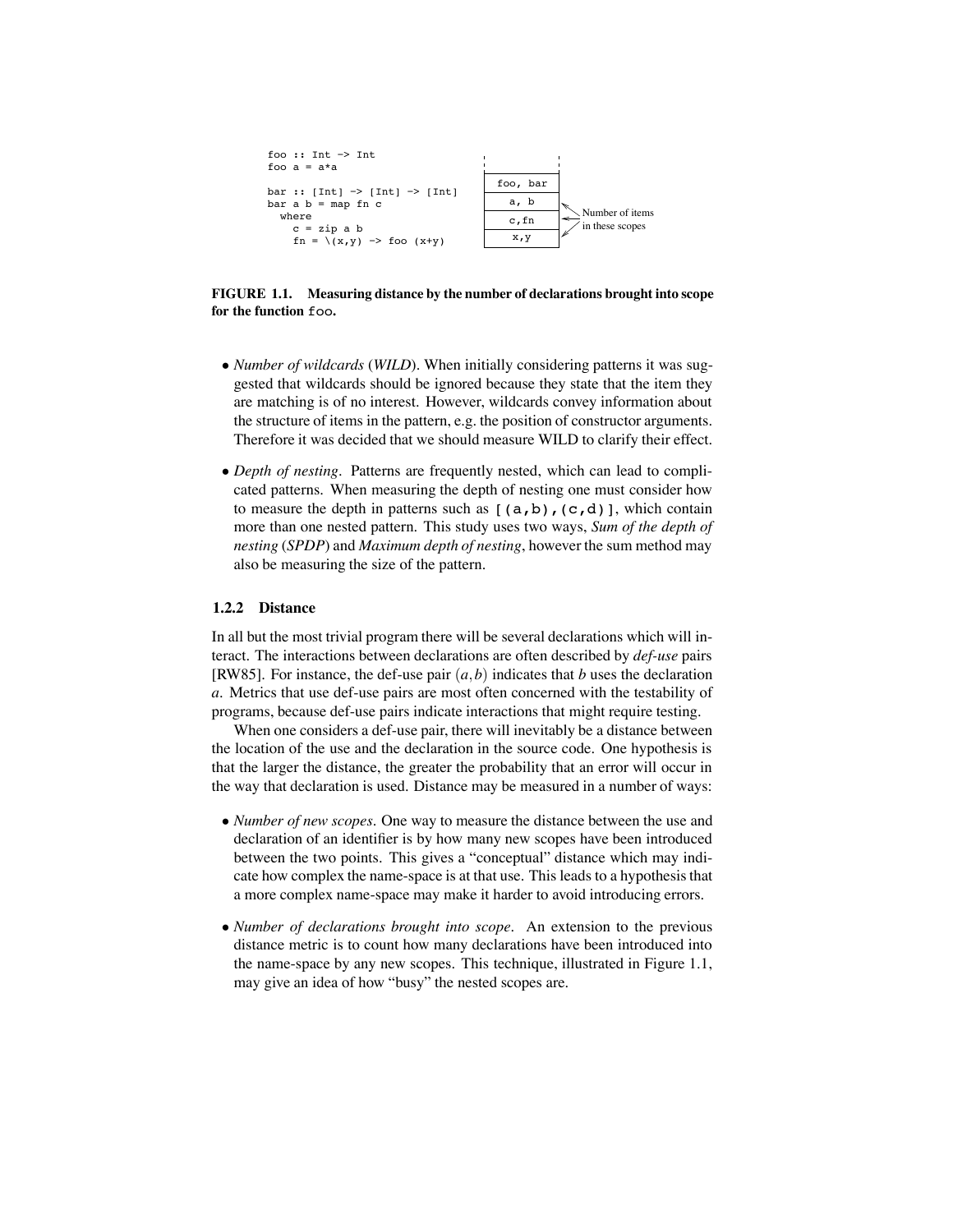

**FIGURE 1.2. Measuring distance across module boundaries.**

- *Number of source lines*. The distance metrics described previously have measured the "conceptual" distance, however it is also important to consider the "spatial" distance in the source code. The hypothesis is that the further away items are in the source code, the harder it is to recall how they should be used. The simplest way to measure spatial distance is by the number of source lines.
- *Number of parse tree nodes*. A problem with counting source lines as a measure of distance is that source lines contain varying amounts of program code. One way to overcome this problem is to count the number of parse tree nodes on the path between two points of the parse tree instead. This may give a more consistent measure of the amount of code between the use and the declaration.

Measuring distance between modules using scope-based measures is straightforward, because imported identifiers will be in a top level scope of their own.

When measuring distance using source lines it is less clear how distance between modules should be calculated. For this work we have chosen to measure the cross-module distance by measuring the distance between the use of an identifier and the import statement that brings it into scope, plus the distance between the declaration and the start of the module in which it is defined. This is illustrated in Figure 1.2. This method reflects the number of lines a programmer may have to look through, first finding the module the identifier is imported from, then finding the identifier in the imported module. A variation of this method might be to measure only the distance in the imported module, for instance.

Because a function is likely to call several functions there will be several distance measures, one for each called function, which must be aggregated in some way to produce a single value for the calling function. This work examines three methods: summing, taking the maximum and taking the mean.

#### **1.2.3 Callgraph Attributes**

Because function calls form a crucial part of Haskell it appears that some interesting properties may be measured from the callgraph of a Haskell program. Some of these are described below.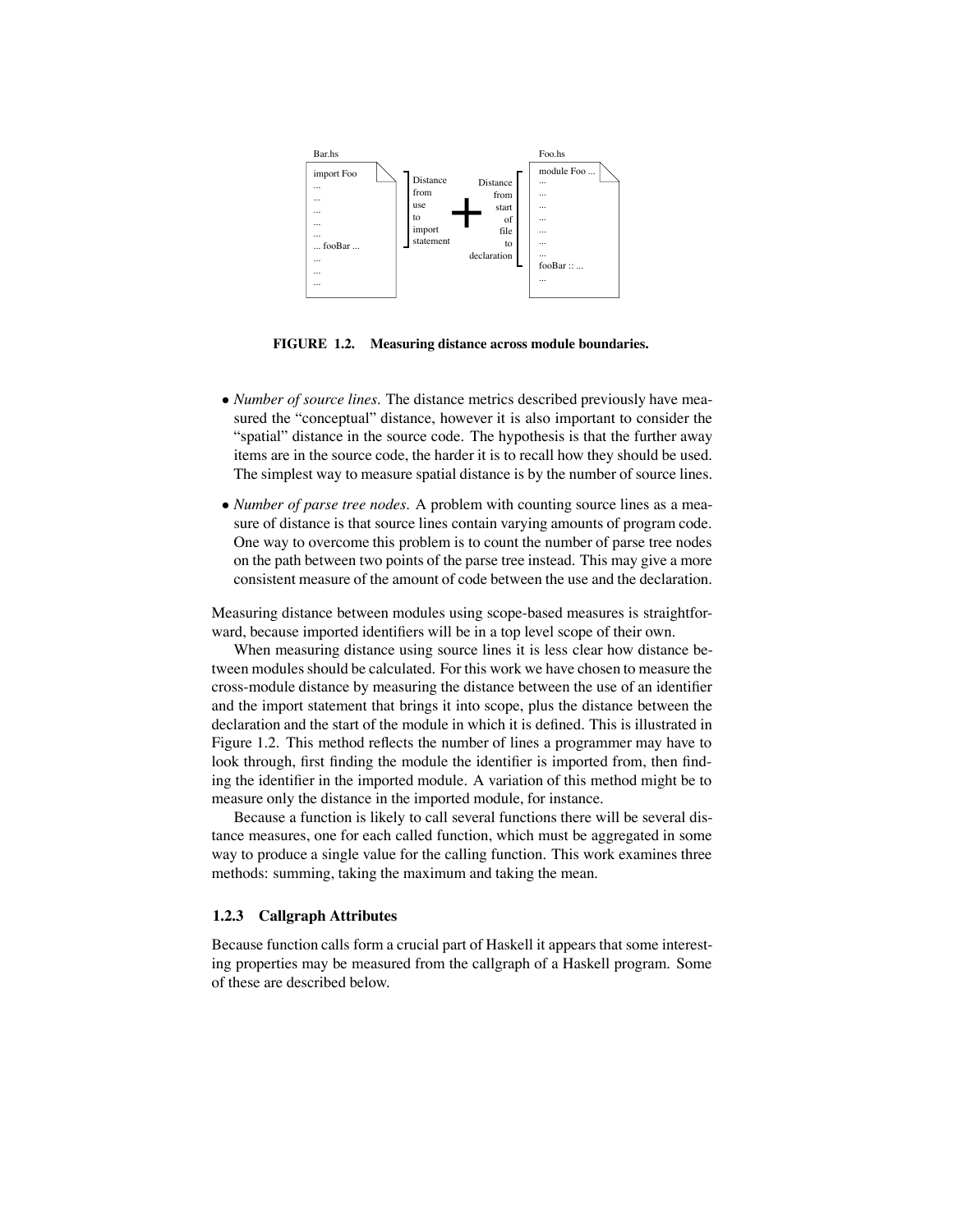• *Strongly connected component size* (*SCCS*). Because parts of a callgraph may be cyclic it is possible to find the strongly connected components. A strongly connected component (SCC) is a subgraph in which all the nodes (functions) are connected (call) directly or indirectly to all the other nodes. Because all functions that are part of a SCC depend directly or indirectly upon each other, one might expect that as the size of the SCC increases, the number of changes is likely to increase as well, because a change to a single function may cause changes to other functions in the SCC. This is often known as the *ripple effect*.

SCCS is a measure of coupling, similar to imperative and OO coupling metrics such as the *Coupling between object classes* (CBO) metric used by Chidamber and Kemerer [CK94]. The main difference is that CBO measures only direct coupling between objects, e.g. A calls B, while SCCS also measures indirect coupling between functions, e.g. A calls X which calls B.

- *Indegree* (*IDEG*). The indegree of a function in the callgraph is the number of functions which call it, and thus IDEG is a measure of reuse. Functions with high IDEG values may be more important, because they are heavily reused in the program and therefore changes to them may affect much of the program. This metric is inspired by the *Fan-In* metric of Constantine and Yourdon [YC79], which measures how many times a module is used by other modules. Thus IDEG is Fan-In used on individual functions, rather than whole modules.
- *Outdegree* (*OUTD*). The outdegree of a function in the callgraph is the number of functions it calls. One might assume that the larger the OUTD, the greater the chance of the function needing to change, since changes in any of the called functions may cause changes in the behaviour of the calling function. Like the IDEG metric, the OUTD is inspired by the work of Constantine and Yourdon, in this case by their *Fan-Out* metric which measures the number of modules used by a module. As with IDEG, the OUTD metric is used on individual functions, rather than on whole modules.

It is possible to isolate the subgraph that represents the callgraph rooted at a single function. One hypothesis is that the greater the complexity of the subgraph, the more likely the function is to change, because it is harder to comprehend the subgraph. Therefore one might measure several attributes from these subgraphs:

- *Arc-to-node ratio* (*ATNR*). The arc-to-node ratio is a useful indicator of how "busy" a graph is. If a callgraph has a high ATNR, there is greater complexity in the interaction of the functions, and therefore one might hypothesise, a greater chance of errors occurring. This is similar to the FIFO metric suggested by Constantine and Yourdon, but FIFO looks only at the direct dependents and dependencies of the module being measured, while ATNR looks at the complexity of all the interdependencies of the entire subgraph.
- *Callgraph Depth* (*CGDP*) and *Callgraph Width* (*CGWD*). The subgraph of a function may be cyclic but can be transformed into a tree by breaking its cycles, as is illustrated in Figure 1.3. Such a tree represents all the direct or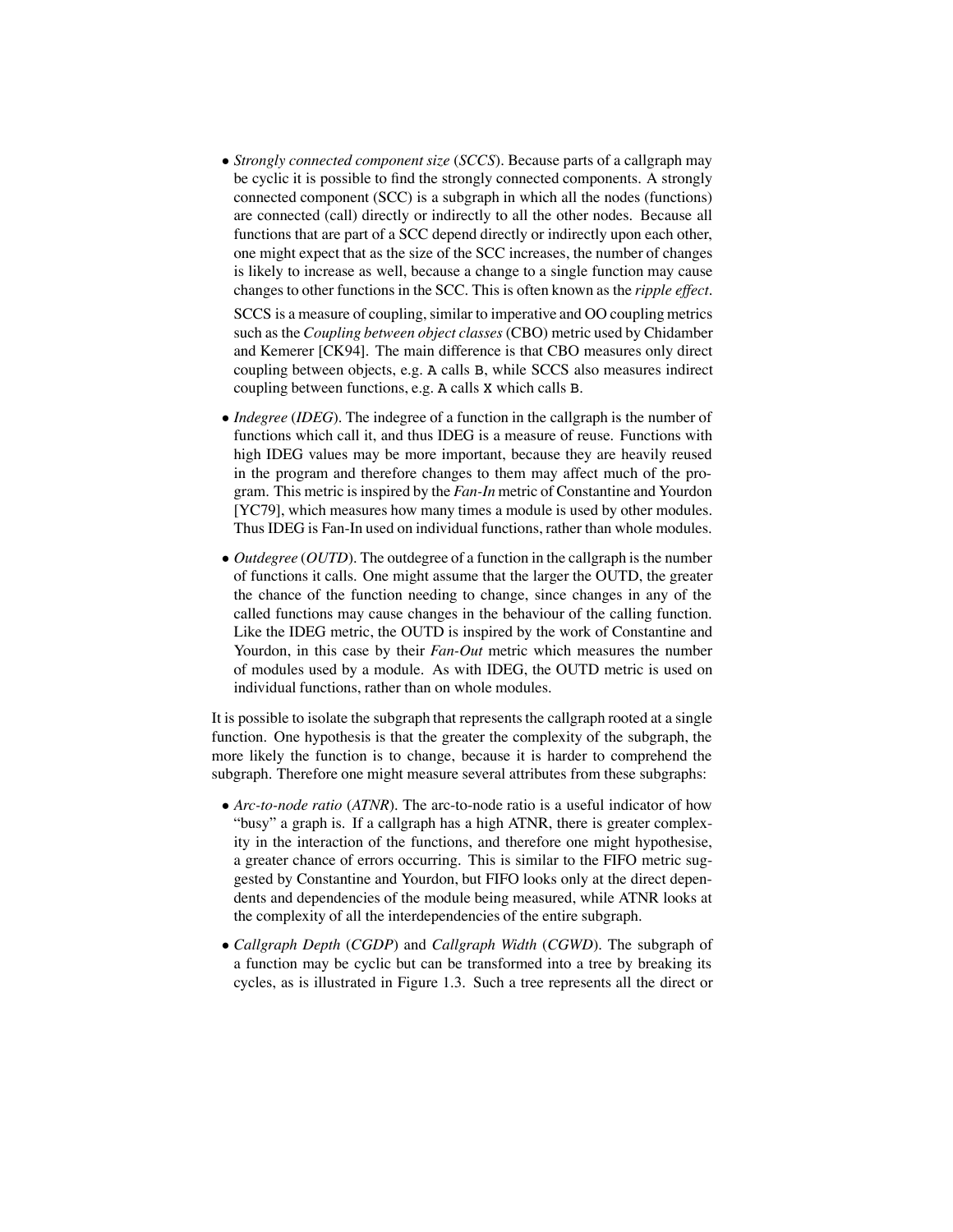

**FIGURE 1.3. An example of a sub-callgraph for a function** readFile**.**

indirect dependencies of the function, and as such it is interesting to measure the size of this tree. Two common measures of size are the depth and the width. The deeper or wider the tree grows, the more complex it is likely to be.

The depth and width metrics described here are inspired by the *Depth of Inheritance Tree* (DIT) and *Number of Children* (NOC) metrics suggested by Chidamber and Kemerer for OO programs.

The DIT metric measures how deep a class is in the inheritance hierarchy of an OO program. The deeper a class is, the greater the number of methods it is likely to inherit, and hence the harder it is to predict its behaviour. In Haskell we model this by measuring the depth of the subgraph, because a deep subgraph is likely to be hard to comprehend than a shallow subgraph.

The NOC metric is the number of immediate children in the inheritance hierarchy of the class being analysed. The number of children indicates how much the class is reused, and thus how important the class is to the design of the program. Our width measure looks superficially similar to the NOC metric, but in fact measures dependencies, much like our depth metric. The Haskell metric most closely resembling NOC is the IDEG metric, which also measures reuse.

#### **1.2.4 Function Attributes**

As well as the specific attributes highlighted in previous sections, one may also measure some more general attributes such as the following.

• *Pathcount* (*PATH*). Pathcount is a measure of the number of logical paths through a function. Barnes and Hopkins showed pathcount to be a good predictor of faults in Fortran programs, so it is interesting to investigate pathcount metrics for Haskell programs. Implementing pathcount for Haskell is mostly straightforward, although there are some places where the pathcount value is not obvious. For instance, consider Example 1.1.

In this example there are three obvious execution paths, one for each pattern expression, but there is also a fourth, less obvious execution path. If the second pattern ( $x:xs$ ) matches, the guard  $x > 0$  will be tested. If this guard fails execution will drop through to the third pattern expression, creating a fourth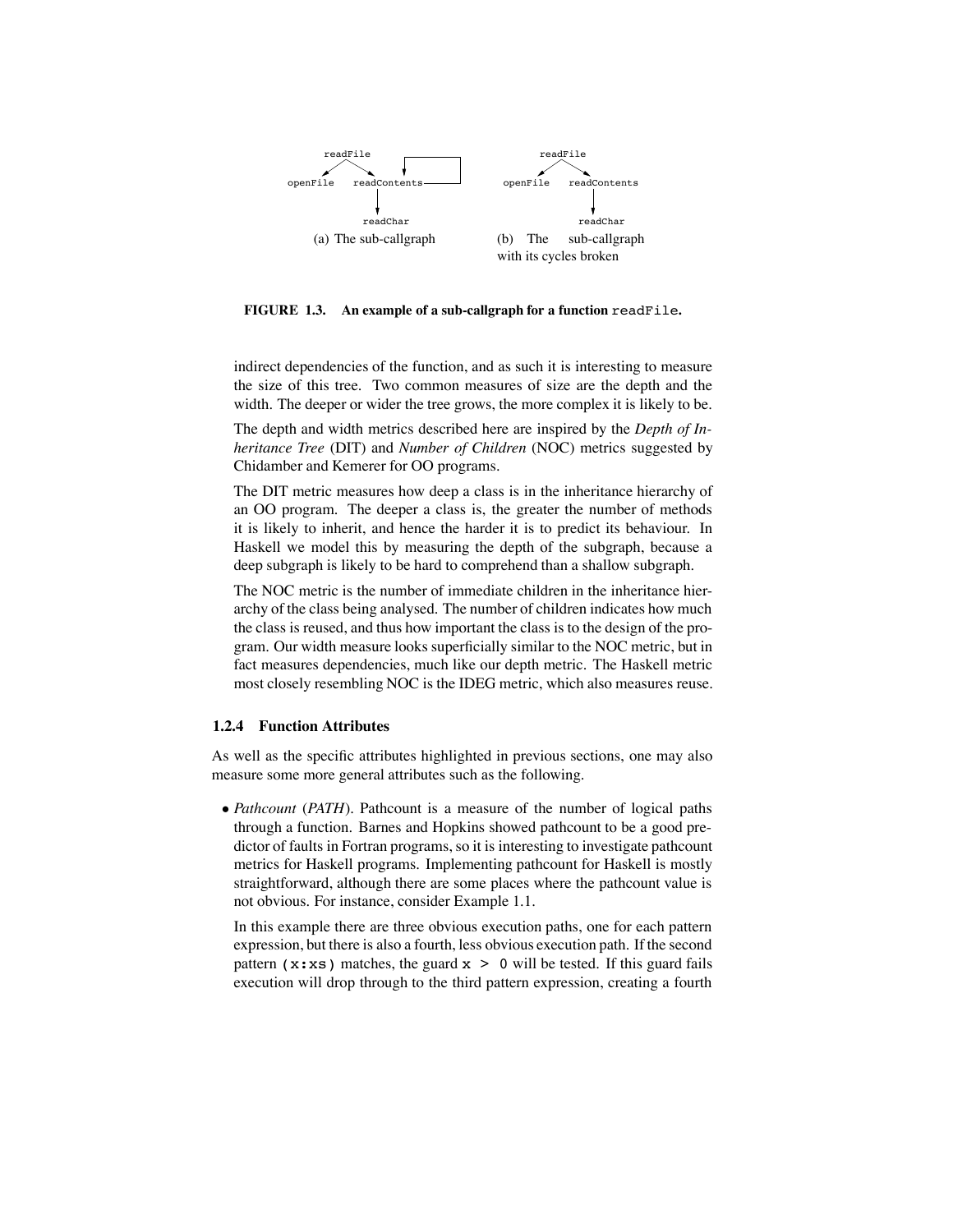execution path. Although this is a contrived example, this kind of "hidden path" can occur quite easily, for instance by omitting an otherwise guard.

*Example 1.1 (Hidden execution paths when using patterns and guards).*

func :: [Int] -> Int  $func [ ] = 0$ func  $(x:xs)$  |  $x > 0$  = func xs func  $(x:y:xs) = func xs$ 

• *Operators* (*OPRT*) and *Operands* (*OPRD*). Having discussed various metrics previously it is important not to ignore less sophisticated measures such as function size. A large function is more likely to be complex than a small one.

There are many ways to measure program size. Van Den Berg used a variation of Halstead's [Hal77] operator and operand metrics in his work with Miranda. This work updates Van Den Berg's metrics for Haskell by defining all literals and identifiers that are not operators as operands. Operators are the standard operators and language keywords, such as :, ++, where, etc. Delimiters such as () and [], etc, are also included as operators. Although OPRT and OPRD were implemented as separate metrics, they are really a connected pair.

In this section we have presented a selection of metrics which cover a wide range of attributes of the Haskell language. With the exception of the WILD metric, these metrics are expected to increase in value as the complexity increases.

The metrics introduced here are all measuring distinct attributes, and it may be that some of these can be combined to produce more sophisticated and accurate measures. However it is important to validate these "atomic" metrics before attempting to combine them.

#### **1.3 VALIDATION METHODOLOGY**

To validate the metrics described in Section 1.2 a number of case studies were undertaken. For this work we followed the methodology described by Barnes and Hopkins and took a series of measurements from a program over its development lifetime, and then correlated those measures with the number of bug fixing or refactoring changes occurring during that time. Metrics that correlate well with the bug fix counts may be good indicators of targets for testing or refactoring.

A limitation of this method of validation is that all bug fixing changes are considered to be of equal importance. In reality it is likely that some bug fixes might be considered "trivial" because they were easy to implement or had only minimal impact on the operation of the program, while others may be considered to be much more serious because they were hard to implement or had a significant impact on the operation of the program. It is not clear how the relative seriousness of a bug fix should be incorporated into this analysis, for example, should serious bug fixes be counted as multiple trivial bug fixes? or should trivial bug fixes be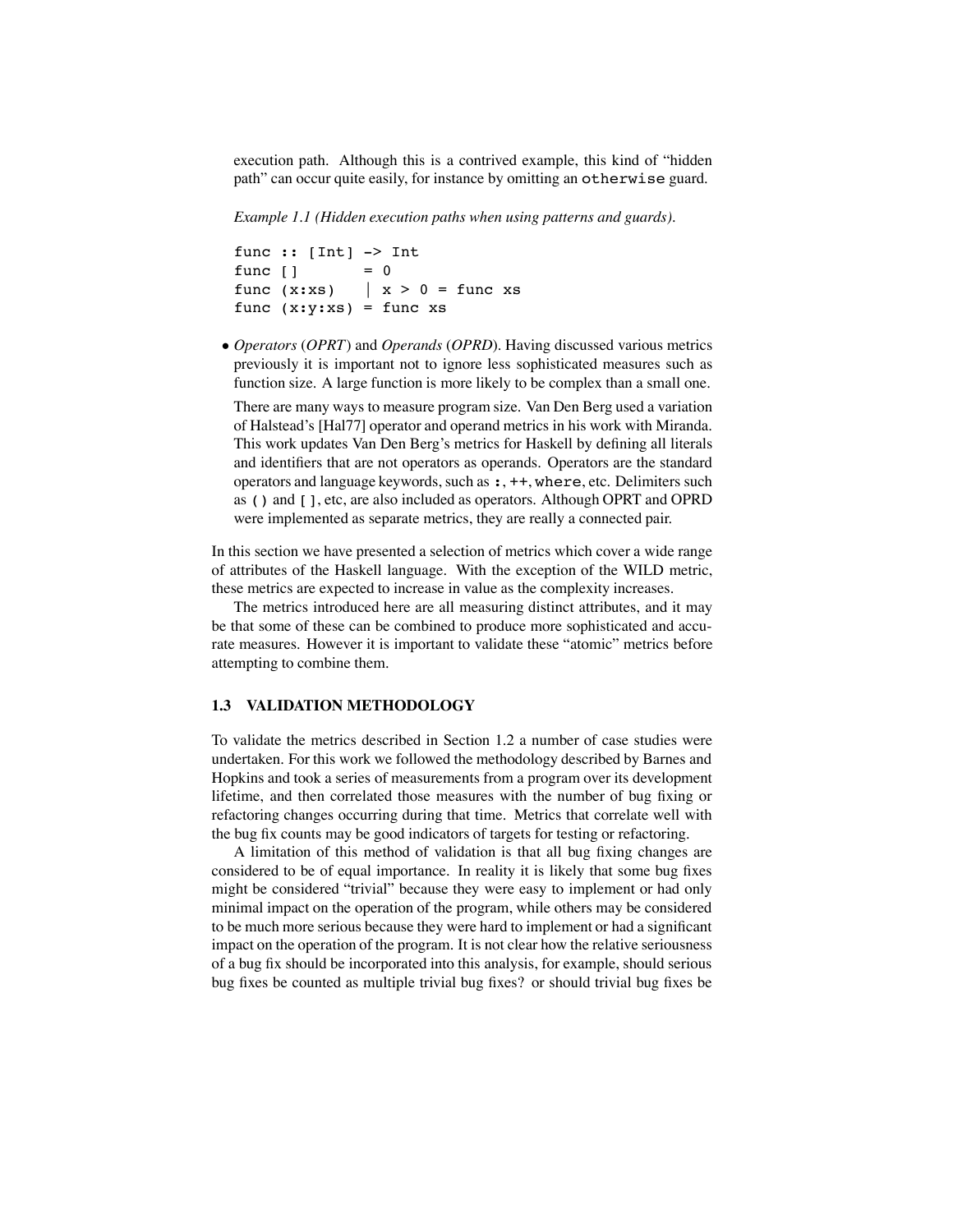discarded? Furthermore, it would be difficult to objectively assess the seriousness of the changes. Therefore, we do not include "bug seriousness" in our analysis.

We experienced some difficulty in finding suitable case study programs. Candidate programs needed to have source code stored in a CVS repository with a change history that contained enough changes to allow for meaningful analysis.

Most of the programs investigated had no clear separation between bug fixes, refactorings and feature additions, with different types of changes often being committed to CVS in the same commit. Unfortunately it is not possible to automatically classify these changes, e.g. by assuming small changes are bug fixes and large changes are feature additions, with any degree of accuracy because the sizes of the changes are not uniform. For instance, a feature addition may involve lots of small changes to lots of functions, and thus be indistinguishable from a collection of small bug fix changes, while conversely a bug fixing change may require a large change to a function and thus look like a feature addition.

Because it was not possible to automatically classify changes it was necessary to manually inspect each change in the CVS history of the programs to determine the type of change, a very time-consuming process. However, this issue only affects the validation process, not the use of the metrics.

The need to manually inspect changes necessitated choosing programs that were small enough to be able to inspect manually within a reasonable amount of time, but choosing smaller programs causes problems if there are too few changes for statistically significant results to be obtained. The first of our case study programs, a Peg Solitaire program described later, suffers from this to some extent.

The use of a revision control system that uses fine grained commits, such as darcs, may encourage programmers to clearly and individually record bug fixes.

The two programs chosen for the case study are both products of another research project at the University of Kent. The programs were both maintained in a CVS repository, giving easy access to the change histories. The programs were developed separately from our work and we had no influence in their development, other than to request that changes be committed to the CVS repository individually, making it significantly easier to classify the types of the changes.

#### **1.3.1 Peg Solitaire Case Study**

The first case study program was a Peg Solitaire game [TR03] with both textual and graphical interfaces, consisting of a number of modules which did not necessarily all exist simultaneously. The module sizes are shown in Table 1.1.

#### **1.3.2 Refactoring Case Study**

The second case study program was a tool for refactoring Haskell programs [LRT03]. The program used a parser library which was not examined in this study, therefore only the code that manipulated parse trees was analysed. Table 1.1 shows this program was approximately twice the size of the Peg Solitaire program.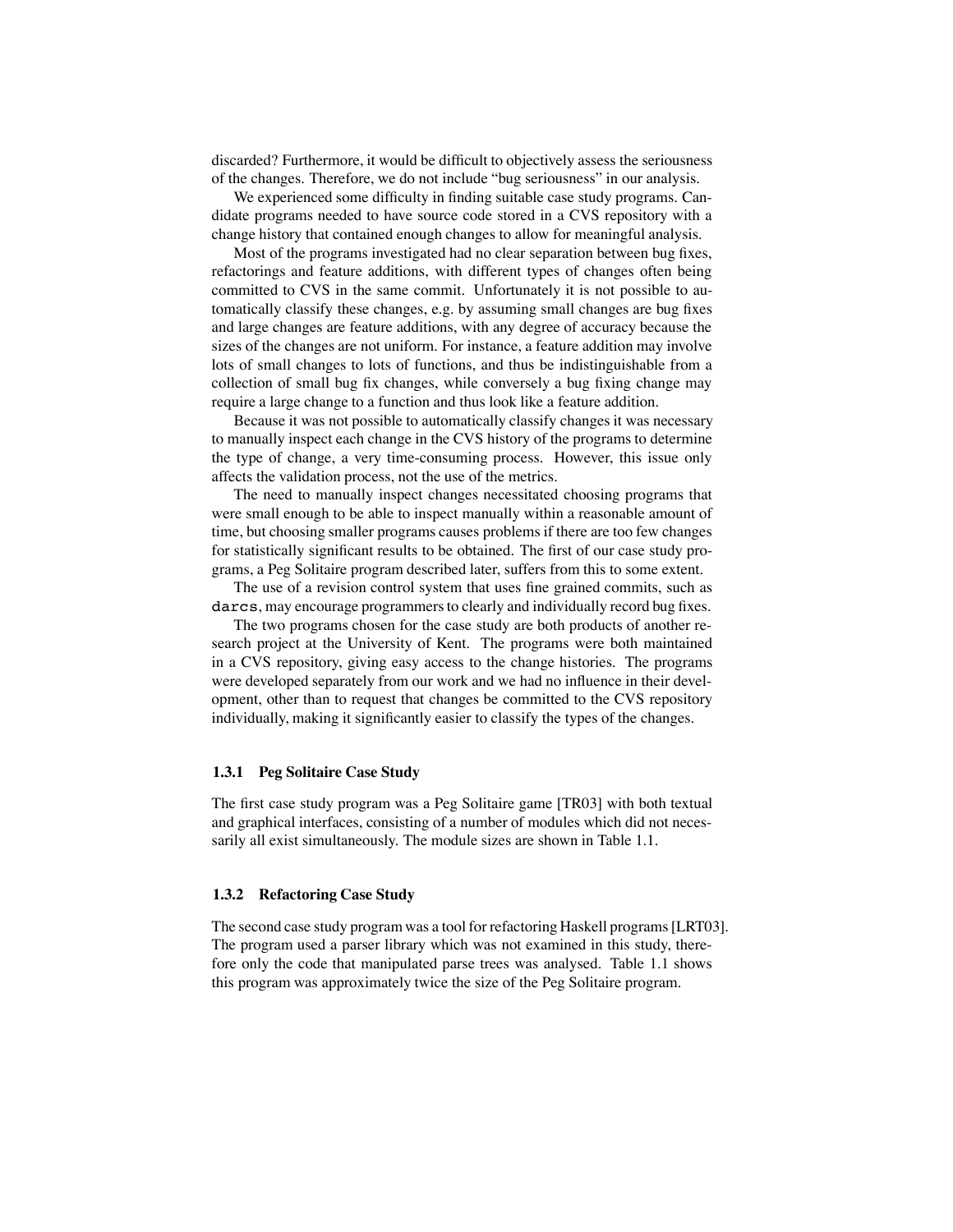|               | Module                                | Min Size (LOC)                 | Max Size (LOC)   | Num. Changes   |  |  |
|---------------|---------------------------------------|--------------------------------|------------------|----------------|--|--|
| Peg Solitaire | Board                                 | 86                             | 220              | 9              |  |  |
|               | Main                                  | 25                             | 27               | 38             |  |  |
|               | Solve                                 | 39                             | 101              | 7              |  |  |
|               | <b>Stack</b>                          | 26                             | 31               | $\Omega$       |  |  |
|               | GPegSolitaire                         | 228                            | 350              | 78             |  |  |
|               | TPegSolitaire                         | 98                             | $\overline{177}$ | 16             |  |  |
|               |                                       | <b>Total Number of Changes</b> |                  | 148            |  |  |
|               | <b>EditorCommands</b>                 | 198                            | 213              | 4              |  |  |
|               | PFE0                                  | 332                            | 337              | $\overline{2}$ |  |  |
|               | PfeRefactoringCmds                    | 18                             | 24               | 5              |  |  |
|               | PrettySymbols                         | 23                             | 23               | $\overline{0}$ |  |  |
|               | RefacAddRmParam                       | 142                            | 434              | 56             |  |  |
|               | RefacDupDef                           | 62                             | 157              | 19             |  |  |
|               | RefacLocUtils                         | 201                            | 848              | 88             |  |  |
|               | RefacMoveDef                          | 322                            | 796              | 56             |  |  |
| Refactoring   | <b>RefacNewDef</b>                    | 77                             | 478              | 58             |  |  |
|               | RefacRenaming                         | 67                             | 236              | 23             |  |  |
|               | RefacTypeSyn                          | 20                             | 21               | $\Omega$       |  |  |
|               | RefacUtils                            | 764                            | 1088             | 126            |  |  |
|               | ScopeModule                           | 222                            | 222              | $\Omega$       |  |  |
|               | TiModule                              | 140                            | 140              | $\overline{0}$ |  |  |
|               | Main                                  | 36                             | 103              | 7              |  |  |
|               | <b>Total Number of Changes</b><br>444 |                                |                  |                |  |  |

**TABLE 1.1. Summary of the Peg Solitaire and Refactoring case study programs.**

#### **1.3.3 Analysing change histories and metrics**

The change histories of the two programs were manually examined to determine the nature of the changes, such as feature additions, bug fixes, etc, and the number of bug fixing changes occurring for every function during the development lifetime was recorded. It is important to note that the programs did compile after every change, therefore the change counts do not include errors that would have been caught by the compiler, except where they are part of a larger change.

The metrics described in Section 1.2 were then run on each version of each program, and the maximum value of each metric was taken for every function. The measurements were then correlated with the number of bug fixing changes for each function using the statistical macros of Excel. Although it is possible that taking the maximum value may introduce artifacts, the metric values for a given function tend not to change very often so we do not believe this to be a problem.

#### **1.4 RESULTS**

This section presents some of the results of correlating the measurements taken from the case study programs with their change histories. Metrics whose values increase with increased complexity would be expected to show a positive correlation with the number of changes, while metrics whose values decrease with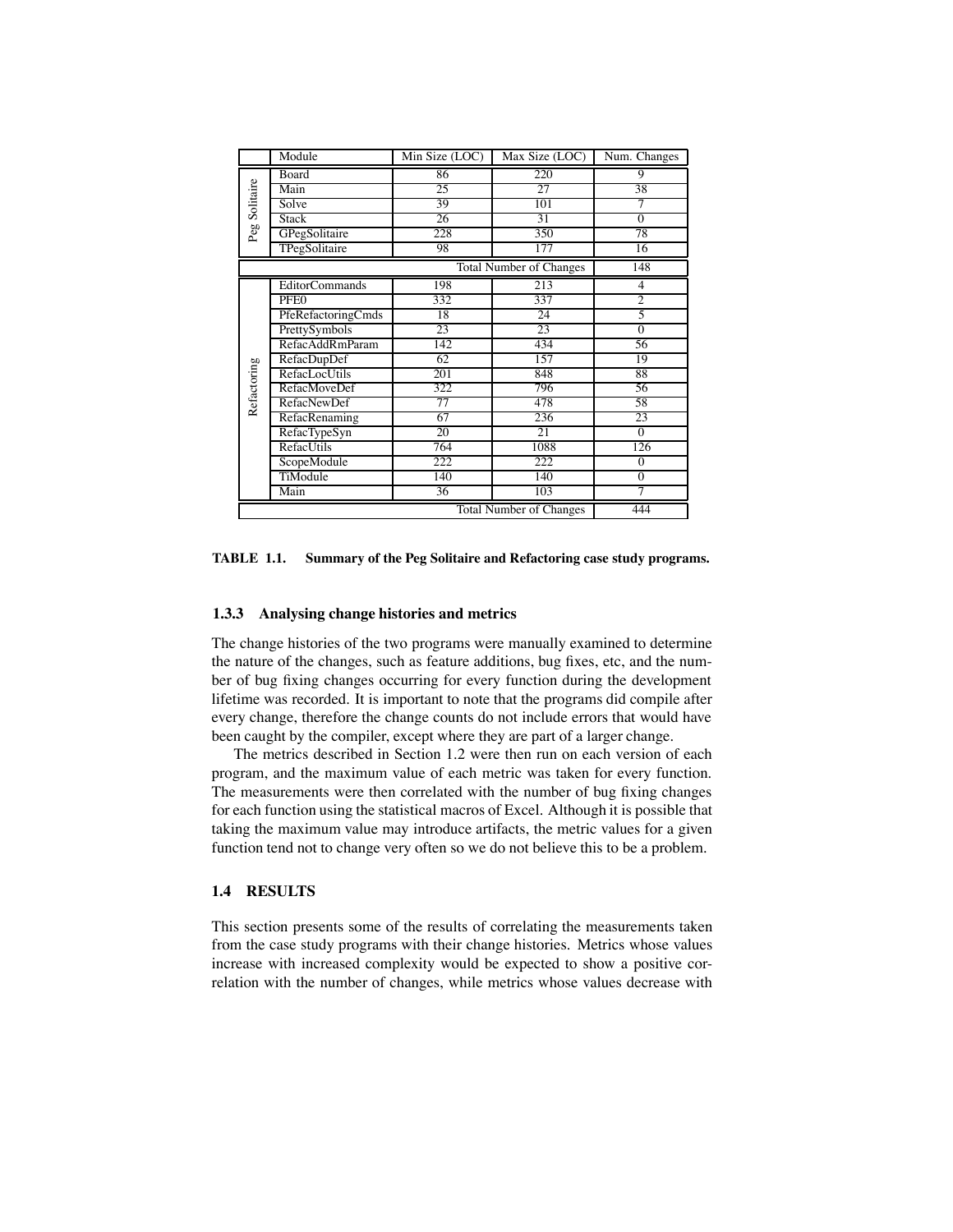|           | Metric                                   | Correlation $(r)$ |       |
|-----------|------------------------------------------|-------------------|-------|
| PS        | <b>OUTD</b>                              | 0.4783            | 0.229 |
|           | <b>SCCS</b>                              | 0.3446            | 0.119 |
| <b>RE</b> | Distance by the sum of number of scopes  | 0.632             | 0.399 |
|           | Distance by the maximum number of scopes | 0.6006            | 0.361 |
|           | <b>NPVS</b>                              | 0.5927            | 0.351 |
|           | <b>OPRD</b>                              | 0.5795            | 0.336 |
|           | OUTD                                     | 0.5723            | 0.328 |

**TABLE 1.2. Highest correlations for Peg Solitaire (PS) and Refactoring (RE).**

increased complexity are likely to have negative correlations.

We also investigated the correlation between different metrics to see if any metrics were related. The full and detailed results for this work are not presented here due to space constraints, but are analysed in detail in the thesis by Ryder [Ryd04]. Instead, the following main observations are discussed:

- The OUTD metric is correlated with the number of changes.
- All the distance metrics show similar levels of correlation.
- Callgraphs tend to grow uniformly in both width and depth.
- Most of the pattern metrics are measuring the size of a pattern.

#### **1.4.1 Correlation of individual metrics**

The first results we analysed were those taken by correlating metric values against the number of changes. Table 1.2 summarises the highest statistically significant correlation values obtained from the two case studies, as well as their  $r^2$  values. The  $r<sup>2</sup>$  values show the proportion of the variance in common between the metric and the number of bug fixes. This gives an indication of the influence of the correlation on the number of bug fixes. For instance, consider the OUTD metric in Table 1.2. It has an  $r^2$  value of 0.229, which states that there is 22.9% of the variance in common between OUTD and the number of bug fixes. In the rest of this section correlation values will be followed by their  $r^2$  values in parenthesis, e.g. the correlation and  $r^2$  values of OUTD will be shown as 0.4783 (0.229).

These results show that, for most of the metrics, there was no statistically significant correlation in the data taken from the Peg Solitaire program. Only the SCCS and OUTD metrics show correlation that was statistically significant at the 5% level, with values of 0.3446 (0.119) and 0.4783 (0.229) respectively.

Conversely, the Refactoring program shows statistically significant correlations for all the metrics except for the SCCS and IDEG metrics.

IDEG, which measures reuse, is not statistically significant for either program, so one can assume that the reuse of a function has little effect on its complexity.

None of the distance measures were significant at the 5% level for the Peg Solitaire program, however they were all significant for the Refactoring program.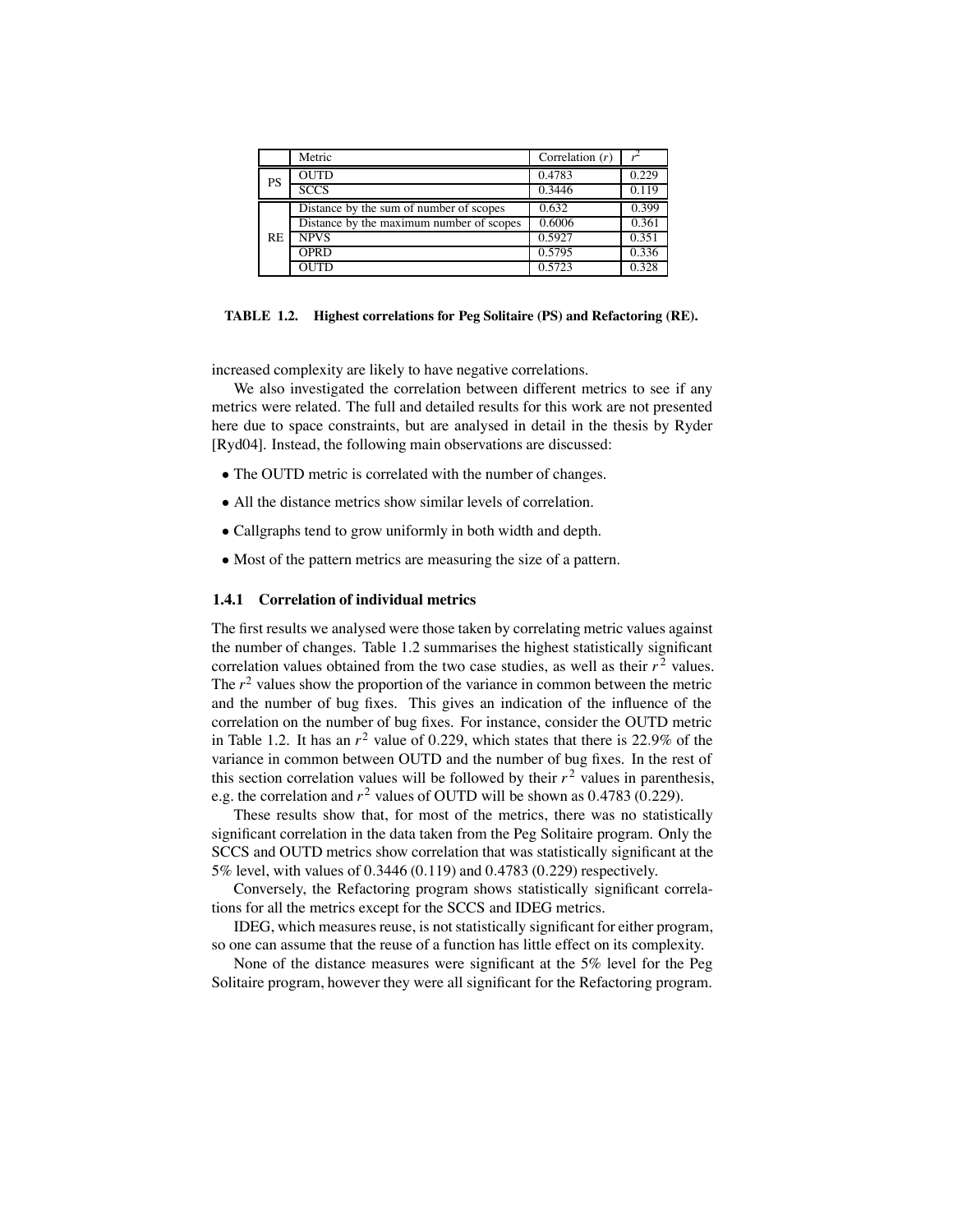Most of the measures resulted in correlations between 0.4 (0.16) and 0.55 (0.303), but the greatest correlation was provided by the *Distance by the sum of the number of scopes* metric, with a correlation of 0.632 (0.399). These results seem to confirm that the greater the distance between where something is used and where it is declared, the greater the probability of an error occurring in how it is used. The results also seem to suggest that it does not matter too much how the distance is measured, with the "semantic" measures having slightly stronger correlation with the number of bug fixes than the "spatial" measures on average.

However, we do not know what text editor was used in the development of these case study programs. It may be that a "smart" editor that allows the programmer to jump directly to definitions may reduce the effect of distance.

From the callgraph measures, OUTD provided the greatest correlation for both programs, with a correlation value of 0.4783 (0.229) for the Peg Solitaire program and 0.5723 (0.328) for the Refactoring program. This provides some evidence that functions that call lots of other functions are likely to change more often than functions that do not call many functions. This is also known to occur for the related *Fan-Out* OO metric described previously in Section 1.2.3.

Of the other callgraph measures, SCCS has significant correlation for the Peg Solitaire program, but not for the Refactoring program, as was discussed earlier. Although none of the other callgraph measures have significant correlation for the Peg Solitaire program, they do have significant values for the Refactoring program, ranging from 0.3285 (0.108) for CGWD, to 0.4932 (0.243) for CGDP.

The results for the function attributes showed that although none of the metrics were significant at the 5% level for the Peg Solitaire program, the OPRD and OPRT measures were significant at the 10% level. For each program the OPRD and OPRT measurements showed very similar correlation values. The PATH measure showed a small correlation of 0.286 (0.082) for the Refactoring program.

#### **1.4.2 Cross-correlation of metrics**

Having looked at the correlation of metric values with the number of changes, it is interesting to look at the correlation between metric values, which might indicate relationships between the attributes being measured.

Initially, the cross-correlation between metrics of the same class is examined, but later we examine correlation across metrics of different classes. Table 1.3 shows the clusters of metrics which appear to be strongly correlated.

The cluster formed by the pattern metrics, C3 in Table 1.3, implies that the pattern metrics are measuring a similar attribute, most likely the size of a pattern.

The distance measures form two clusters, C1 and C4 in Table 1.3. Cluster C1 suggests there is little difference between measuring distance by the number of source lines or by the number of parse tree nodes, and shows that measuring the sum of the number of scopes or declarations in scopes does not give much more information than measuring the number of source lines. This might be because declarations that are further away in scope tend to be further away in the source code. Likewise, as the number of declarations increases, so the distances between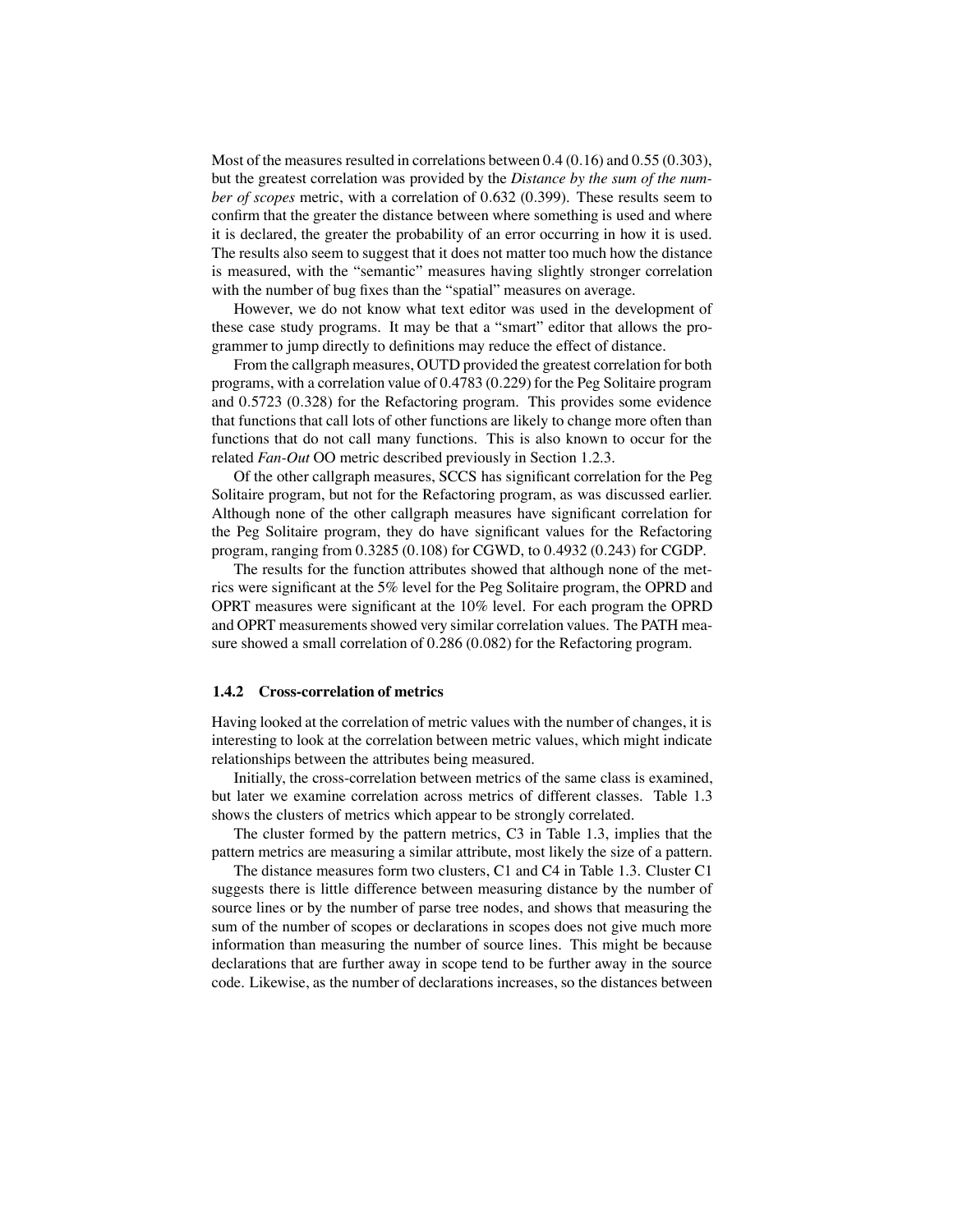| C <sub>1</sub> | Sum of the number of scopes<br>Sum of the number of declarations<br>Sum of the number of source lines<br>Maximum number of source lines             |                | <b>NPVS</b><br><b>SPDP</b><br><b>PSIZ</b><br>PATC (in Refactoring program only)                                          |
|----------------|-----------------------------------------------------------------------------------------------------------------------------------------------------|----------------|--------------------------------------------------------------------------------------------------------------------------|
|                | Average number of source lines<br>Sum of the number of parse tree nodes<br>Maximum number of parse tree nodes<br>Average number of parse tree nodes | C <sub>4</sub> | Average number of scopes<br>Maximum number of declarations<br>Maximum number of scopes<br>Average number of declarations |
| $\mathcal{C}$  | <b>CGDP</b><br><b>CGWD</b>                                                                                                                          | C <sub>5</sub> | OPRD<br><b>OPRT</b>                                                                                                      |

**TABLE 1.3. Strongly correlated metrics for the case study programs.**

declarations and where they are used tend to increase.

Cluster C4 shows that distance measured by the maximum or average number of scopes or declarations in scope is not strongly correlated with distance by the sum of the number of scopes or declarations in scope. One reason for this might be that the identifiers used in a function are generally a similar distance from their declarations, e.g. all the uses of a pattern variable in a function might have a similar distance measure. This would cause the average and maximum values to be similar between functions, while the sum measure would vary much more.

Examining the cross-correlation of the callgraph metrics, cluster C2 in Table 1.3, shows that apart from the CGDP and CGWD metrics, there is very little correlation between this class of metrics. This seems to confirm that they are measuring distinct attributes of callgraphs. The correlation between the CGWD and CGDP metrics is interesting because it seems to suggest that callgraphs for individual functions tend to grow uniformly in both depth and width.

The cluster C5 is unsurprising since these metrics are really part of a pair of interconnected metrics. However, the PATH metric does not appear to be part of the cluster, showing that it is unlikely to be measuring the size of a function.

#### **1.4.3 Cross-correlation of all the metrics**

If the clusters of strongly correlated metrics are replaced with a representative of each cluster, it is possible to analyse the correlation between the various classes of metrics. For this work, each cluster was represented by the metric with the highest correlation value in the cluster. The measurements from the Peg Solitaire case study showed no correlation between the various classes of metrics, while the cross-correlation for the Refactoring case study is shown in Table 1.4.

The correlation between NPVS and OPRD seen in cluster C1 of Table 1.4 is probably because variables are counted as operands, so an increase in the number of pattern variables will necessarily entail an increase in the number of operands. The correlation with the *Sum of number of scopes* measure is less clear. It suggests that as the number of pattern variables increases, the distance to any called functions, measured by the sum of the number of scopes, also increases. This may be because pattern variables are often introduced where new scopes are constructed.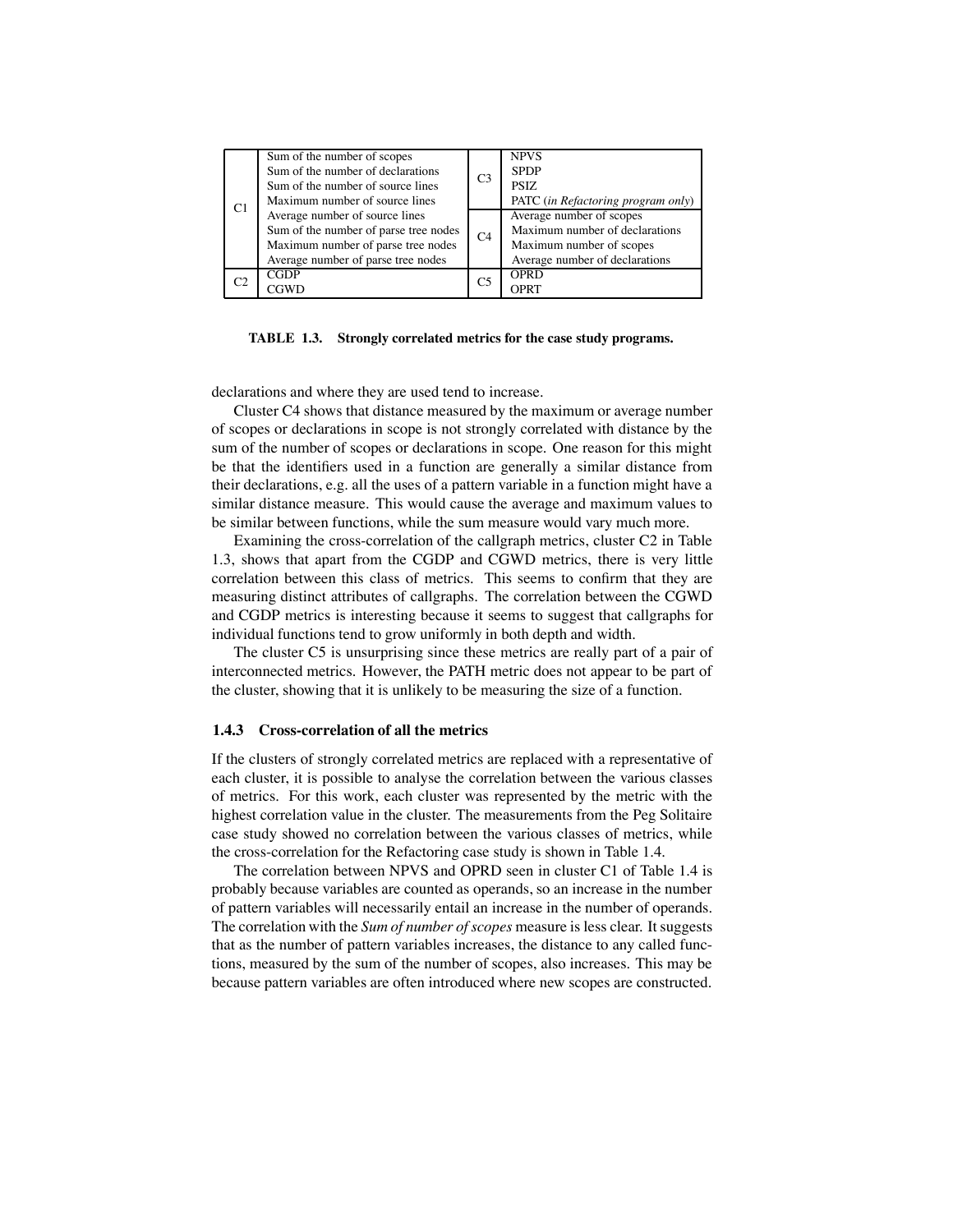

**TABLE 1.4. Cross-correlated metrics for the Refactoring program.**

Cluster C2 of Table 1.4 suggests that the largest distance to any function called from any single function will increase as the number of called functions increases. This may be because as more functions are called, they will tend to be further away, since the called functions can not all be located in the same place.

#### **1.4.4 Regression analysis of metrics**

In order to obtain a greater correlation with the number of changes it may be possible to combine a number of metrics. Determining the best combination of metrics can be done using a regression analysis. The regression analysis of the results from both case studies showed that statistically significant correlation can be achieved for both programs, with correlation values of 0.583 (0.34) for the Peg Solitaire program and 0.6973 (0.487) for the Refactoring program, which are higher than any of the individual metrics correlation values.

The coefficients of the regression analysis for the Peg Solitaire program show that the largest contribution, with a coefficient of 0.4731, comes from OUTD, suggesting that the most important attribute is the number of direct dependencies.

The coefficient for the *Sum of number of source lines* distance metric, <sup>−</sup>0.2673, is negative which suggests that if the functions used are a long way away in the source code it is *less* likely to introduce errors. This may be caused by crossmodule function calls, which imply that the calling function is using some well defined and stable interface, and hence is less likely to have to be changed as a result of the called function being changed. This suggests that cross-module calls may need to be measured differently to intra-module calls.

The coefficients from the Refactoring program regression analysis shows that the largest contribution by some margin comes from the *Sum of number of scopes* metric with a coefficient of 0.315. This suggests that, for the Refactoring program, it is important to know how complicated the name-space is for each function.

#### **1.5 CONCLUSIONS AND FURTHER WORK**

In this paper we have described a number of software metrics that can be used on Haskell programs. Using two case study programs we have shown that it may be possible to use some of these metrics to indicate functions that may have an increased risk of containing errors, and which may therefore benefit from more rigorous testing.

Unfortunately, because we were only able to assess two case study programs there remain questions about the general applicability of these metrics to Haskell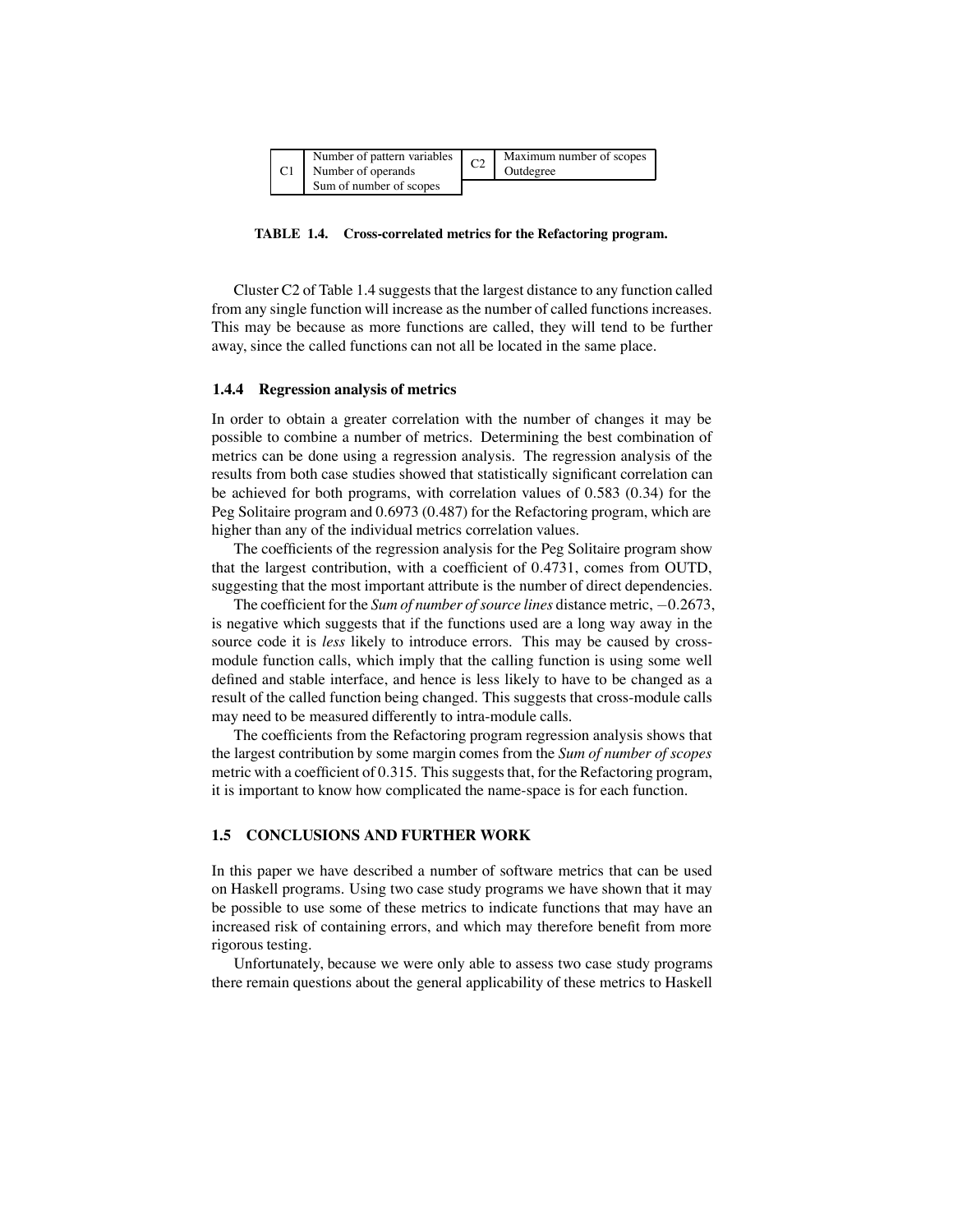programs. The authors would therefore welcome contributions of Haskell programs that would make suitable case studies in order to further expand this analysis. Nevertheless, we were still able to show interesting results.

By analysing the cross-correlation of the metrics we have shown that some of the metrics measure similar or closely related attributes. The regression analysis of the metrics has shown that combining the measurements does increase the correlation, and therefore the accuracy, of the metrics. From this we can see that there is no single attribute that makes a Haskell program complex, but rather a combination of features. However, good estimates can be obtained using only the OUTD metric, which measures the dependencies of a function. This suggests that, in common with OO and imperative programs, most of the complexity in a Haskell program lies not within individual functions, but rather in their interaction. We note also that the OUTD metric does not appear to be cross-correlated with the measures of function size, OPRD and OPRT, therefore this result is unlikely to be caused simply by larger functions being more likely to contain bugs.

Overall, this preliminary study using mostly translations of imperative or OO metrics has shown that metrics *can* be used on Haskell programs to indicate areas with increased probability of containing bugs. The success of this preliminary work encourages further exploration, in particular, by designing metrics to analyse Haskell specific features which may provide better predictors of bug locations.

As part of the thesis by Ryder, the results of this preliminary study of metrics have been used to experiment with visualisation tools. These tools aim to exploit the metrics to aid programmers in exploring the source code of their programs, demonstrating one area where metrics can be of use.

#### **1.5.1 Further Work**

It is important to be realistic with the findings in this paper. They are based upon two Haskell programs, which may not be representative of Haskell programs in general. To clarify these results further it would be necessary to repeat these studies on a larger range of programs, although the time and effort involved in manually inspecting the change histories of the programs may be prohibitive.

What can be achieved much more easily is to further analyse the relationships between the metrics. This further analysis has been performed as part of the thesis by Ryder, but is not included here due to space constraints.

The metrics described in this paper are mostly translations of imperative or OO metrics, but Haskell programs contain features not analysed by such metrics, e.g. a powerful type system, higher-order and polymorphic functions, etc. Although we were unable to implement metrics for these features during this project, recent developments in the Haskell community, such as the GHC API [MPJ04, RT05] and Strafunski[LV03], have now made it possible. Therefore, one area to expand this work is the design and evaluation of metrics for these advanced Haskell features.

We would also like to integrate the ideas of software metrics into the HaRe [LRT03] refactoring tool. The aim of such a project would be to use metrics to target refactorings, in line with Fowlers'  $[FBB<sup>+</sup>99]$  work on "bad smells".